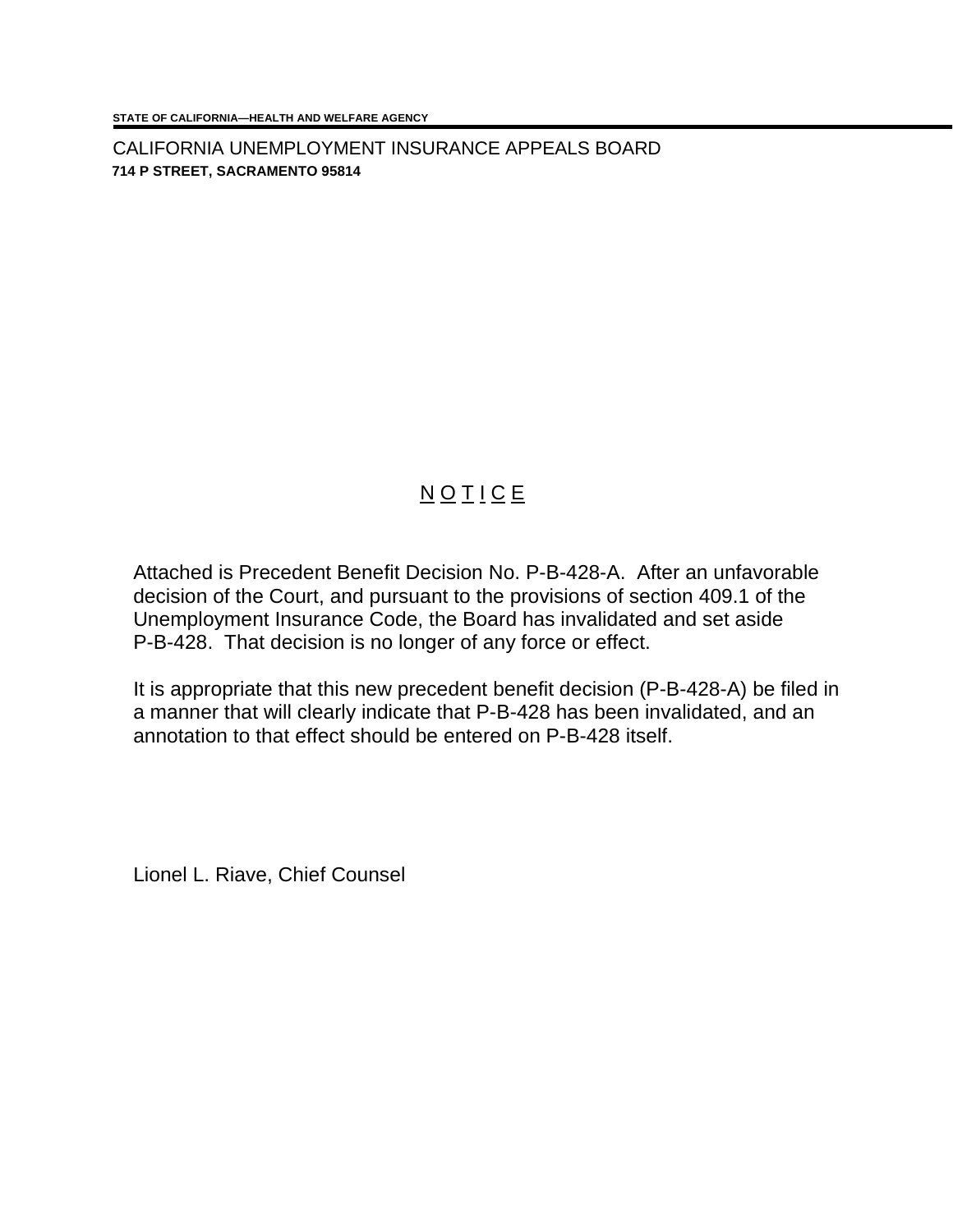## BEFORE THE CALIFORNIA UNEMPLOYMENT INSURANCE APPEALS BOARD

GERALD G. DALTON NO. P-B-428-A (Claimant) Case No. 82-1217-A

In the Matter of: PRECEDENT BENEFIT DECISION (VN-26391)

ALBERTSON'S FOOD CENTER (Employer)

On September 14, 1982 pursuant to the provisions of section 409 of the Unemployment Insurance Code this Board promulgated and issued Precedent Benefit Decision No. P-B-428 (Case No. 82-1217) in which the Board affirmed the decision of the Administrative Law Judge in Case No. VN-26391. This Board held that the claimant was not disqualified for unemployment insurance benefits under section 1256 of the Unemployment Insurance Code and that the employer's reserve account was not relieved of benefit charges under section 1032 of the code.

Thereafter the employer filed a mandamus proceeding in the Superior Court of the State of California in and for the County of Los Angeles, Case No. C-445 815, requesting the court to require that the Board vacate and set aside its decision holding the claimant not disqualified under section 1256 of the code and the employer's reserve account not relieved of charges under section 1032 of the code and to thereafter issue a new decision to the contrary.

After a hearing on June 6, 1983, the Honorable Leon Savitch, Judge of the Superior Court, granted the petition for writ of mandate, ordered this Board to set aside its decision in P-B-428 (Case No. 82-1217) and remanded the case for further hearing. The court's action in this regard was predicated on a finding that there was insufficient evidence to support the decision of the **Board** 

Accordingly, pursuant to the decision of the court, and in conformance with the provisions of section 409.1 of the Unemployment Insurance Code we declare invalid for all purposes our decision in P-B-428 (Case No. 82-1217). Additionally, we now hold, as ordered, that the decision of the Administrative